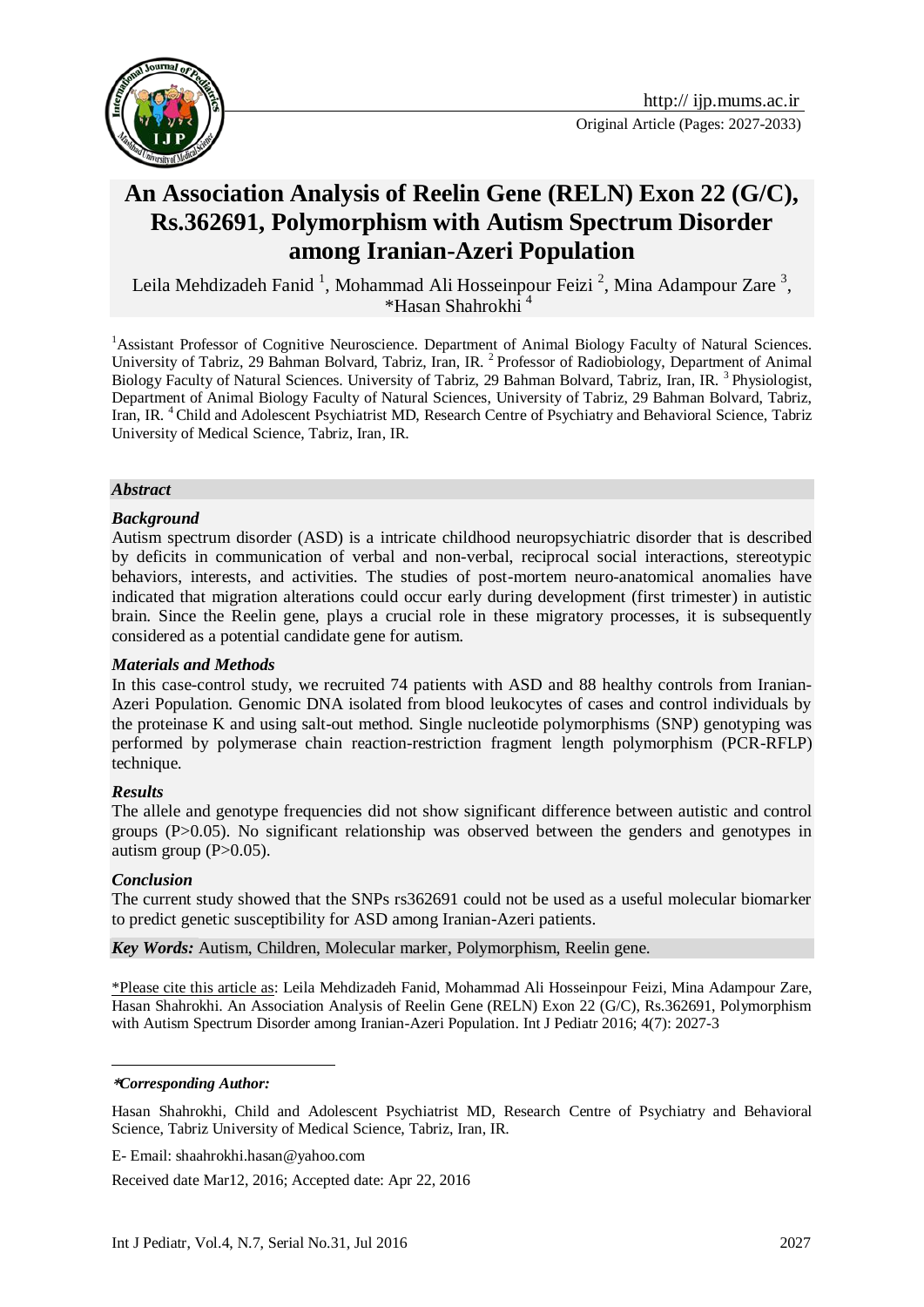# **1- INTRODUCTION**

Reelin is a large secreted signaling protein that plays an important role in the development of nervous- system. During neuronal development, it is mainly secreted by Cajal-Retzius cells at the surface of the neocortex and is responsible for the proper positioning of newly generated post mitotic neurons from the ventricular zone to form distinct brain areas and in regulation of synaptic plasticity (1-3). Reelin binds to the very low density lipoprotein (VLDL) receptors and to the apolipoprotein E receptor 2 or (ApoER2) on migrating neurons and induces tyrosine phosphorylation of Disabled-1 (Dab1) gene, an adaptor protein that interacts with the cytoplasmic domains of both receptors (4). Therefore, altered Reelin level may lead to deficits in neuronal development and function. Biochemical analyses of postmortem autistic brain have showed that Reelin involved in the pathology of autism (5).

Autism spectrum disorder (ASD) is an intrinsic childhood neuropsychiatric disorder that is described by considerable perturbations in social, communicative, and behavioral functioning. The autism is a heterogeneous disturbance and influences by both environmental (6, 7) and genetic factors (8-10). Autism has onset in early childhood and usually diagnosed before 3 years of age. The median of worldwide prevalence estimates of autism is 62/10,000 with nearly four times higher in males than in females (11).

Various studies have shown that the risk of autism is higher among siblings of affected individuals than in the general population, indicating that autism is one of the most strongly genetic childhood-onset psychiatric disorders with high heritability. Therefore, this hypothesis is accepted that several susceptibility genes are interacting together with a complex manner of heredity leading to the typical phenotypes of the autism (12). At least two to four

genes and perhaps more genes involved in the disorder (12-14). As respects, Reelin gene plays an important role in the proper positioning of newly generated post mitotic neurons and the development of nervous system. It seems to be a candidate for autism disorder. Therefore, in the current study, the association a single nucleotide polymorphism (SNPs), a G/C SNP in exon 22 (dbSNP: rs.362691, V997L), including one coding region SNPs in the Reelin gene with autism was investigated. The polymorphism in exon 22 (L997V) alters amino acid composition of the Reelin protein.

# **2- MATERIALS AND METHODS**

# **2-1. Selection of Samples**

The patient group included of both male and female autistic subject from North West of Iran (n=74; mean age= $8.57+0.07$ ) and range aged 3-24 years at the time of sampling, 53 males and 18 females). All subjects were diagnosed with ASD following a thorough psychiatric assessment, developmental history, and a review of the data provided by their teachers and parents. Oral and written informed consents were obtained from at least one parent (responsible parent) of all participants, and the research protocol was approved by the ethics committee of Tabriz University of Medical sciences (ID number: 5/4/12152).

For control group, 88 volunteers were recruited from local children's Hospital in same age range. They were also examined to rule out any neurological, psychiatric, or learning problems. Control group were from those patients that were admitted to Children's Hospital for other reasons. As a result volunteers went under careful examination to rule out any neurological disorder before taking part in this study. Written consent was also obtained from control participants. Furthermore, none of these children was on medication, and this information was gathered from one of their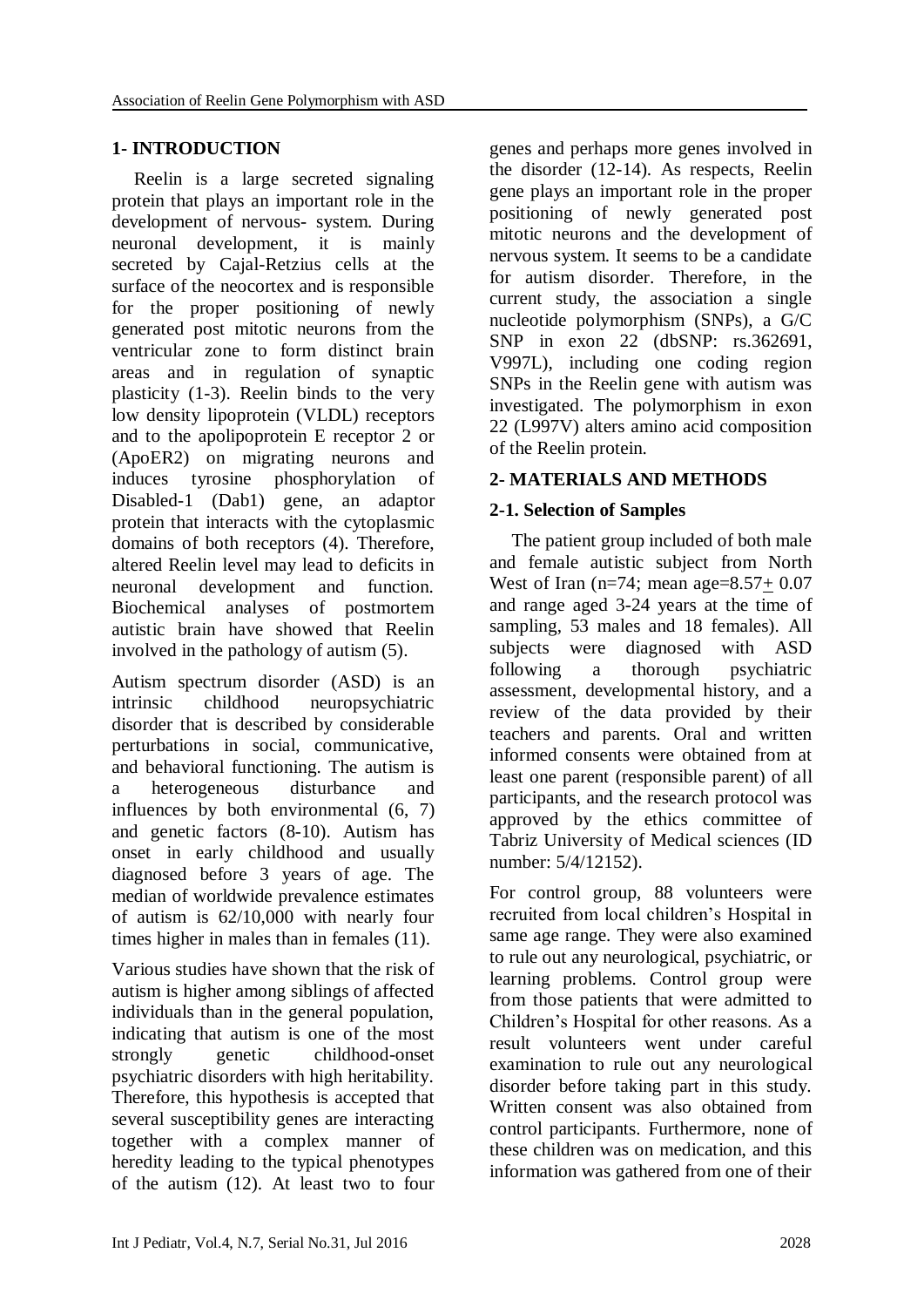parents. The control group consisted of 88 children.

## **2-2. Polymerase chain reaction (PCR) and Restriction fragment length polymorphism (RFLP)**

Peripheral blood samples (2cc) were taken from all the participants by someone who skilled in bloodletting and was moved in the laboratory in flask containing liquid nitrogen and delivered to the laboratory for molecular genetics study. After red blood cell lysis, genomic DNA was extracted from white blood cells using the proteinase K and salting out method, and was stored at -20°C. The target sequence containing the polymorphic site was amplified by forward

## 5´-ACAGTGGAGGAGAGTCATACTG-3´ and reverse

## 5´-ACAGTGGAGGAGAGTCATA\*CTG-3´ site-specific primers.

\*The  $21<sup>st</sup>$  base of reverse primer was mutated to create a Bserl RFLP site. PCR was performed in a total volume of 25 µl reaction mixture containing 2.5 μl 10X reaction buffer, 2 mM MgCl2, 0.2 mM dNTPs,  $0.4 \mu M$  of each primer,  $0.1 - 0.5\mu g$ DNA and 1.0 U of Taq polymerase (Cinagen, Iran). The PCR was performed by thermal cycler (Sensoquest, GmbH, Germany) at 35 cycles including of steps: denaturation at  $95^{\circ}$ C for 5 min, annealing for 30 s at 62º C and extension for 30s at  $72^{\circ}$  C and final extension for 5 min at  $72^{\circ}$ C. The amplification of rs.362691 SNPs results in the product of 161bp. The PCR products digested with 4U of Bserl restriction enzyme (Thermo science) for SNPs rs.362691 in a final volume of  $10\mu$ l at 65ºC for 7h and finally fragments are separated on 4 percent agarose gel containing ethidium bromide and visualized under UV-light. On the 161bp fragment, wild-type allele resulted in two fragments of 138 and 23bp. Also, variant alleles were present as an undigested 161 bp fragment.

# **3- RESULTS**

In order to investigate the association of rs.362691 (G/C) with increased risk of autism spectrum disorder, the total of 74 autism patients (8.57+0.07) and 88 healthy participants (mean age  $7.79 + 0.14$ ) were genotyped. Seventy one (62%) of cases was boy and 24.32% was girl. Among 88 controls, 75.0% were female and 25.0% were male. The image of the gel is illustrated in (**Figure.1**). Pearson's Chisquare test was used to compare observed genotype and allele frequencies with those that are expected in a population with Hardy–Weinberg equilibrium. The frequencies of genotype and allele did not show aberration from Hardy–Weinberg equilibrium in both patient and control groups. The frequencies of CC, CG and GG genotypes were 0, 36.4, and 63.6 % in patients and 0, 49.2 and 50.8% in controls, respectively. No significant association was observed between rs.362691 (G/C) polymorphism and increased risk of autism spectrum disorder (OR  $= 1.692, 95\%$  CI: 0.830-3.449; P-value: 0.146).

According to the results of the statistical analysis, no significant difference in the frequency of two variant alleles between cases and controls was observed; although, the rs.362691 -C allele had lower frequency compared with the G allele in both groups, in fact, the G is the major allele while the C is the alternative allele in the studied population. Consistently, no statistically considerable difference detected in the overall distribution of genotype frequencies between patients and healthy individuals (P>0.05). However, GG homozygous dominants were more frequent than CG heterozygous and CC homozygous recessives, indicating that GG homozygous Reelin rs.362691 (G/C) was overrepresented and, conversely, CC homozygosis was remarkably underrepresented in the general Azeri population (**Table.1**).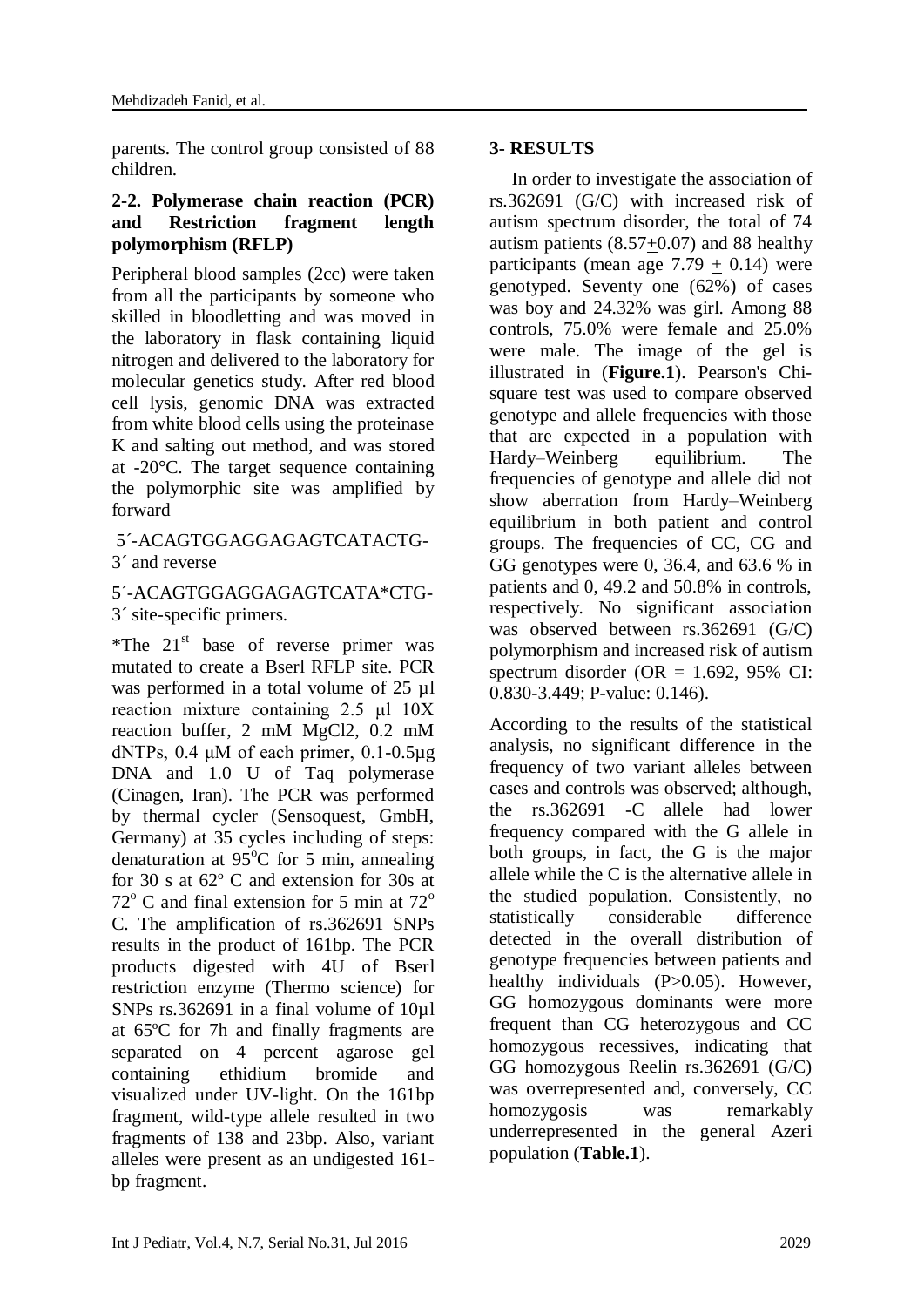GG: homozygous recessive; GC: heterozygous.



**Fig.1**: Banding pattern of homozygous and heterozygous genotypes is clearly distinguishable on 4 percent agarose gel.

| Rs.362691 | Case $(\%)$ | Control $(\%)$ | OR (95% CI)            | P-Value |
|-----------|-------------|----------------|------------------------|---------|
|           | $n=74$      | $n=88$         |                        |         |
| Genotypes |             |                |                        |         |
| G/G       | 58(63.6)    | 60(50.8)       |                        |         |
| G/C       | 16(36.4)    | 28(49.2)       | $1.692(0.830-3.449)$   | 0.146   |
| C/C       | $\theta$    | 0              |                        |         |
| Alleles   |             |                |                        |         |
| C         | 16(10.81)   | 28(15.90)      | $0.641(0.259-1.573)$   | 0.290   |
| G         | 132(89.19)  | 148(84.09)     | $1.561(0.636 - 3.867)$ | 0.289   |

**Table1**: Genotype and allele frequencies in autism and control groups.

Estimated relative risks with odds ratios (OR) and 95 % confidence intervals (95 % CI) and P- values for association between rs.362691 and ASD risk.

| Table 2: The relationship between genotype and gender in autism group |  |  |  |
|-----------------------------------------------------------------------|--|--|--|
|                                                                       |  |  |  |

| Genotype | Gender   |          | P-value | 95% Confidence  |  |
|----------|----------|----------|---------|-----------------|--|
|          | Male     | Female   |         | intervals       |  |
| GG       | 12(75)   | 4(25)    |         | $0.267 - 3.420$ |  |
| GC       | 43(74.1) | 15(25.9) | 0.944   |                 |  |
| CC       | $\theta$ |          |         |                 |  |

GG= homozygous recessive; GC= heterozygous; CC= homozygous dominant.

#### **4- DISCUSSION**

In 1951, spontaneous appearance of an autosomal recessive mutation was presented by Falconer the in a colony of inbred mice at the Institute of Animal Genetics, Edinburgh (15). In about 18 days, a mouse homozygous for the mutation difficulty could hold its hind quarters upright, and when the mouse tried to walk, it fell onto its side. The mutation was named "Reeler" (rl). In the Edinburgh strain of reeler mouse the mutant allele at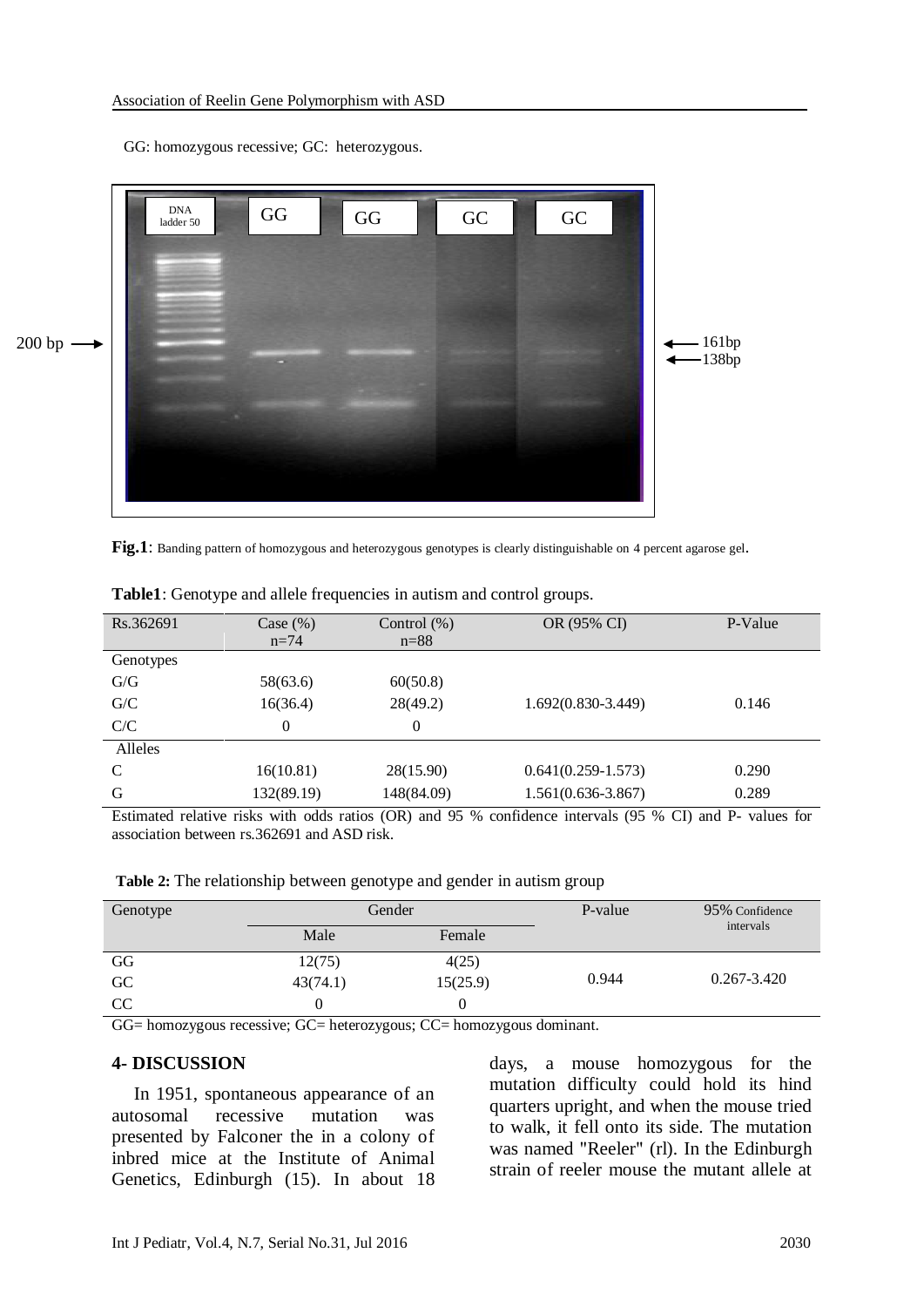the reeler locus is signified rl. The pathological changes underlying the symptoms in reeler mouse are most obvious in the cerebral cortex and cerebellum (16). Post-mitotic neurons migrate from the ventricular zone at the normal developmental stage and proceed as far as the intermediate zone of the cortex (16). However, early-born neurons can not advance into the cortical plate region. The majority of neurons that arrive later are unable to bypass their predecessors, and result in the formation of a misplaced cortical plate in which the oldest neurons are on the outside (outsidein pattern). In reeler mouse the cerebellum is greatly reduced in size and the Purkinje cells, normally arranged as a single layer between the molecular and granular layers, can not migrate from the inner layer of the cerebellar cortex.

Other behavioral and biochemical data also showed that reductions in levels of Reelin in brain or blood, following postnatal hypoxia (17), prenatal viral infection in mid-gestation (18, 19) and in heterozygous reeler mutants (20) cause abnormalities in behavior such as decrease in Prepulse Inhibition (PPI), increase in anxiety and decrease in memory formation. Additionally, mutation in Reelin gene have been associated with significant learning disability, Cerebellar hypoplasia, ataxia and cognitive decline in human and mouse (21). Based on this information, we hypothesized that the gene that encodes reelin protein might act as a potential RELN candidate gene for autism. To date, a number of studies have investigated association of the SNPs of the gene with autism in various populations (22-28).

The contradictory results obtained through these studies demand replication of Reelin gene correlation studies in larger groups from different populations worldwide. Therefore, to assess the possibility of a correlation between a single nucleotide polymorphism of Reelin gene, rs.362691, and autism risk a case–control study was performed with samples from Iranian-Azeri patients. In the current study, no significant association was observed between gender (and genotypes in case group (**Table.2**).

The findings of this research work did not detect any significant association between SNPs rs.362691 with autism in the studied population OR (95%CI): 1.692(0.830- 3.449), P=0.146) (**Table.1**). Similarly, Dutta et al. (2008) studied six SNPs, including rs.362691 in an Indian population and concluded that there is no association of the Reelin gene polymorphism with ASDs (29). Also, no evidence of association of rs.362691 with autism found among International Molecular Genetic Study of Autism Consortium (IMGSAC) samples (25). In contrast, a significant association of SNP rs362691 with epilepsy was showed in an Indian population.

These apparent controversies association studies of Reelin gene markers with autism might be explained on the basis of genetic complexity of the disorder. It has also been hypothesized that autism is a disturbance of polygenic heredity so the effect of a single SNP could be subtle. Therefore, more studies, including more SNPs of Reelin, should be investigated (30).

Also, in the current study, we found that the G allele was more prevalent in both Azeri patients and controls compared with the C allele. In fact, the G is the major allele while the C is the minor allele in the studied population. In this study, significant difference in the allele frequency between cases and controls was not detected. In contrast, among autistic patients selected from the European autistic population by Bonora et al. (2003) (25), the G allele was identified as the minor allele while in the South African population studied by Sharma et al. (2013), the G allele was observed to be the major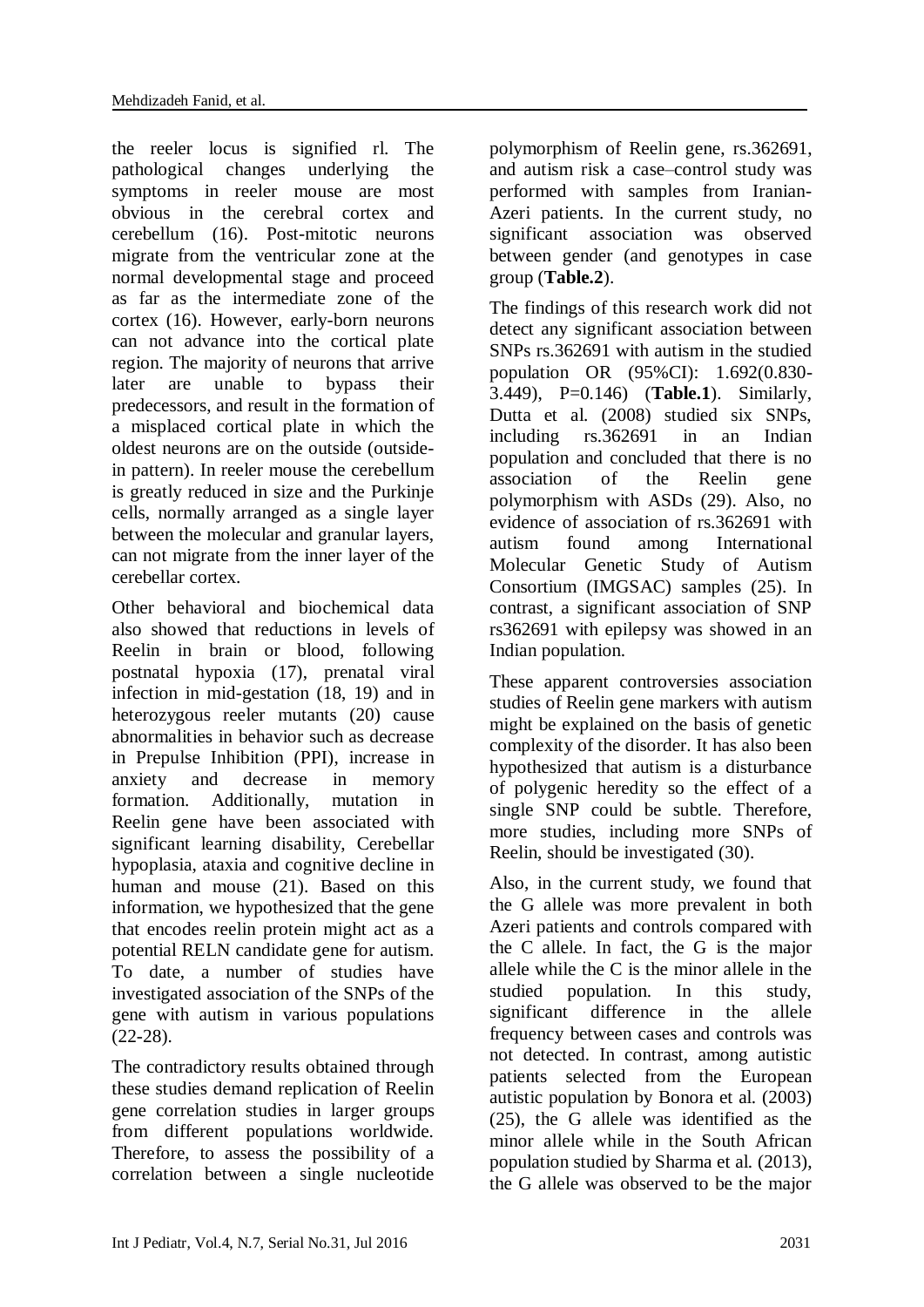allele (31). To some extent, variation in allelic frequencies reflects racial differences, which might be responsible for the inconsistent results.

## **4-1. Limitations of the study**

 Working with autism spectrum disordered children can be challenging. Not having enough volunteers is one of the impediments in this project.

## **5. CONCLUSION**

 In conclusion, it should be pointed out that rs.362691 was not associated with autism spectrum disorder in Iranian-Azeri patients based on our results. So, this polymorphism  $(rs.362691)$ , could not be applied as a functional molecular biomarker to predict genetic susceptibility for autism spectrum disturbance in Iranian-Azeri patients.

#### **6- CONFLICT OF INTEREST:** None.

### **7- ACKNOWLEDGMENTS**

This work was supported by a research grant from Tabriz University of Medical Sciences and was performed in University of Tabriz. We would like to express our gratitude to all of the participants, psychiatrists, researchers and teachers for their work and effort in Autism Association, Poyesh centre and Children's hospital.

#### **8- REFERENCES**

1. Alcantara S, Ruiz M, D'Arcangelo G, Ezan F, de Lecea L, Curran T, et al. Regional and cellular patterns of reelin mRNA expression in the forebrain of the developing and adult mouse. J Neurosci 1998; 18: 7779 –99.

2. Drakew A, Frotscher M, Deller T, Ogawa M, Heimrich B. Developmental distribution of a reeler gene-related antigen in the rat hippocampal formation visualized by CR-50 immunocytochemistry. Neuroscience 1998; 82:1079- 86.

3. D'Arcangelo G, Miao GG, Chen SC, Soares HD, Morgan JI, Curran T. A protein related to extracellular matrix proteins deletedin the mouse mutant reeler. Nature 1995;374:719-23.

4. [Hiesberger T,](http://www.ncbi.nlm.nih.gov/pubmed/?term=Hiesberger%20T%5BAuthor%5D&cauthor=true&cauthor_uid=10571241) [Trommsdorff M,](http://www.ncbi.nlm.nih.gov/pubmed/?term=Trommsdorff%20M%5BAuthor%5D&cauthor=true&cauthor_uid=10571241) [Howell](http://www.ncbi.nlm.nih.gov/pubmed/?term=Howell%20BW%5BAuthor%5D&cauthor=true&cauthor_uid=10571241)  [BW,](http://www.ncbi.nlm.nih.gov/pubmed/?term=Howell%20BW%5BAuthor%5D&cauthor=true&cauthor_uid=10571241) [Goffinet A,](http://www.ncbi.nlm.nih.gov/pubmed/?term=Goffinet%20A%5BAuthor%5D&cauthor=true&cauthor_uid=10571241) [Mumby MC,](http://www.ncbi.nlm.nih.gov/pubmed/?term=Mumby%20MC%5BAuthor%5D&cauthor=true&cauthor_uid=10571241) [Cooper JA,](http://www.ncbi.nlm.nih.gov/pubmed/?term=Cooper%20JA%5BAuthor%5D&cauthor=true&cauthor_uid=10571241) [et](http://www.ncbi.nlm.nih.gov/pubmed/?term=Herz%20J%5BAuthor%5D&cauthor=true&cauthor_uid=10571241) al. Direct binding of Reelin to VLDL receptor and ApoE receptor 2 induces tyrosine phosphorylation of disabled-1 and modulates tau phosphorylation. [Neuron](http://www.ncbi.nlm.nih.gov/pubmed/10571241) 1999; 2:481-89.

5. Fatemi SH, Stary JM, Halt AR, Realmuto GR. Dysregulation of Reelin and Bcl-2 proteins in autistic cerebellum. J. Autism Dev. Disord 2001; 31:529- 35.

6. Rodier PM. The early origins of autism. Sci Am 2000; 282:56–63.

7. Acosta MT, Pearl PL. The neurobiology of autism: new pieces of the puzzle. Curr Neurol Neurosci 2003; 3:149-56.

8. Folstein SE, Rosen-Sheidley B. Genetics of autism: complex aetiology for a heterogeneous disorder. Nat Rev Genet 2001; 2: 943-55.

9. Williams EL, Casanova MF. Above genetics: lessons from cerebral development in autism. Transl Neurosci 2011; 2:106–20.

10. [Neale BM,](http://www.ncbi.nlm.nih.gov/pubmed/?term=Neale%20BM%5BAuthor%5D&cauthor=true&cauthor_uid=22495311) [Kou Y,](http://www.ncbi.nlm.nih.gov/pubmed/?term=Kou%20Y%5BAuthor%5D&cauthor=true&cauthor_uid=22495311) [Liu L,](http://www.ncbi.nlm.nih.gov/pubmed/?term=Liu%20L%5BAuthor%5D&cauthor=true&cauthor_uid=22495311) [Ma'ayan](http://www.ncbi.nlm.nih.gov/pubmed/?term=Ma%27ayan%20A%5BAuthor%5D&cauthor=true&cauthor_uid=22495311)  [A,](http://www.ncbi.nlm.nih.gov/pubmed/?term=Ma%27ayan%20A%5BAuthor%5D&cauthor=true&cauthor_uid=22495311) [Samocha KE,](http://www.ncbi.nlm.nih.gov/pubmed/?term=Samocha%20KE%5BAuthor%5D&cauthor=true&cauthor_uid=22495311) [Sabo A,](http://www.ncbi.nlm.nih.gov/pubmed/?term=Sabo%20A%5BAuthor%5D&cauthor=true&cauthor_uid=22495311) et al. Patterns and rates of exonic de novo mutations in autism spectrum disorders. Nature 2012; 4:242-45.

11. [Elsabbagh M,](http://www.ncbi.nlm.nih.gov/pubmed/?term=Elsabbagh%20M%5BAuthor%5D&cauthor=true&cauthor_uid=22495912) [Divan G,](http://www.ncbi.nlm.nih.gov/pubmed/?term=Divan%20G%5BAuthor%5D&cauthor=true&cauthor_uid=22495912) [Koh YJ,](http://www.ncbi.nlm.nih.gov/pubmed/?term=Koh%20YJ%5BAuthor%5D&cauthor=true&cauthor_uid=22495912) [Kim](http://www.ncbi.nlm.nih.gov/pubmed/?term=Kim%20YS%5BAuthor%5D&cauthor=true&cauthor_uid=22495912)  [YS,](http://www.ncbi.nlm.nih.gov/pubmed/?term=Kim%20YS%5BAuthor%5D&cauthor=true&cauthor_uid=22495912) [Kauchali S,](http://www.ncbi.nlm.nih.gov/pubmed/?term=Kauchali%20S%5BAuthor%5D&cauthor=true&cauthor_uid=22495912) [Marcín C,](http://www.ncbi.nlm.nih.gov/pubmed/?term=Marc%C3%ADn%20C%5BAuthor%5D&cauthor=true&cauthor_uid=22495912) et al. Global prevalence of autism and other pervasive developmental disorders. [Autism Res](http://www.ncbi.nlm.nih.gov/pubmed/22495912) 2012; 5(3):160-79.

12. Klauck SM. Genetics of autism spectrum disorder. Eur J Hum Genet 2006; 14:714-20.

13. [A Pickles,](http://www.ncbi.nlm.nih.gov/pubmed/?term=Pickles%20A%5Bauth%5D) [P Bolton,](http://www.ncbi.nlm.nih.gov/pubmed/?term=Bolton%20P%5Bauth%5D) [H Macdonald,](http://www.ncbi.nlm.nih.gov/pubmed/?term=Macdonald%20H%5Bauth%5D) [A](http://www.ncbi.nlm.nih.gov/pubmed/?term=Bailey%20A%5Bauth%5D)  [Bailey,](http://www.ncbi.nlm.nih.gov/pubmed/?term=Bailey%20A%5Bauth%5D) [A Le Couteur,](http://www.ncbi.nlm.nih.gov/pubmed/?term=Le%20Couteur%20A%5Bauth%5D) [C H Sim,](http://www.ncbi.nlm.nih.gov/pubmed/?term=Sim%20CH%5Bauth%5D) et al. Latentclass analysis of recurrence risks for complex phenotypes with selection and measurement error: a twin and family history study of autism. Am J Hum Genet 1995; 57:717-26.

14. Pritchard JK. Are rare variants responsible for susceptibility to complex diseases? Am J Hum Genet 2001; 69:124-37.

15. Falconer, D. S. Two new mutants, 'trembler' and 'reeler', with neurological actions in the house mouse (Musmusculus L.). J. Genet 1951; 50:192-201.